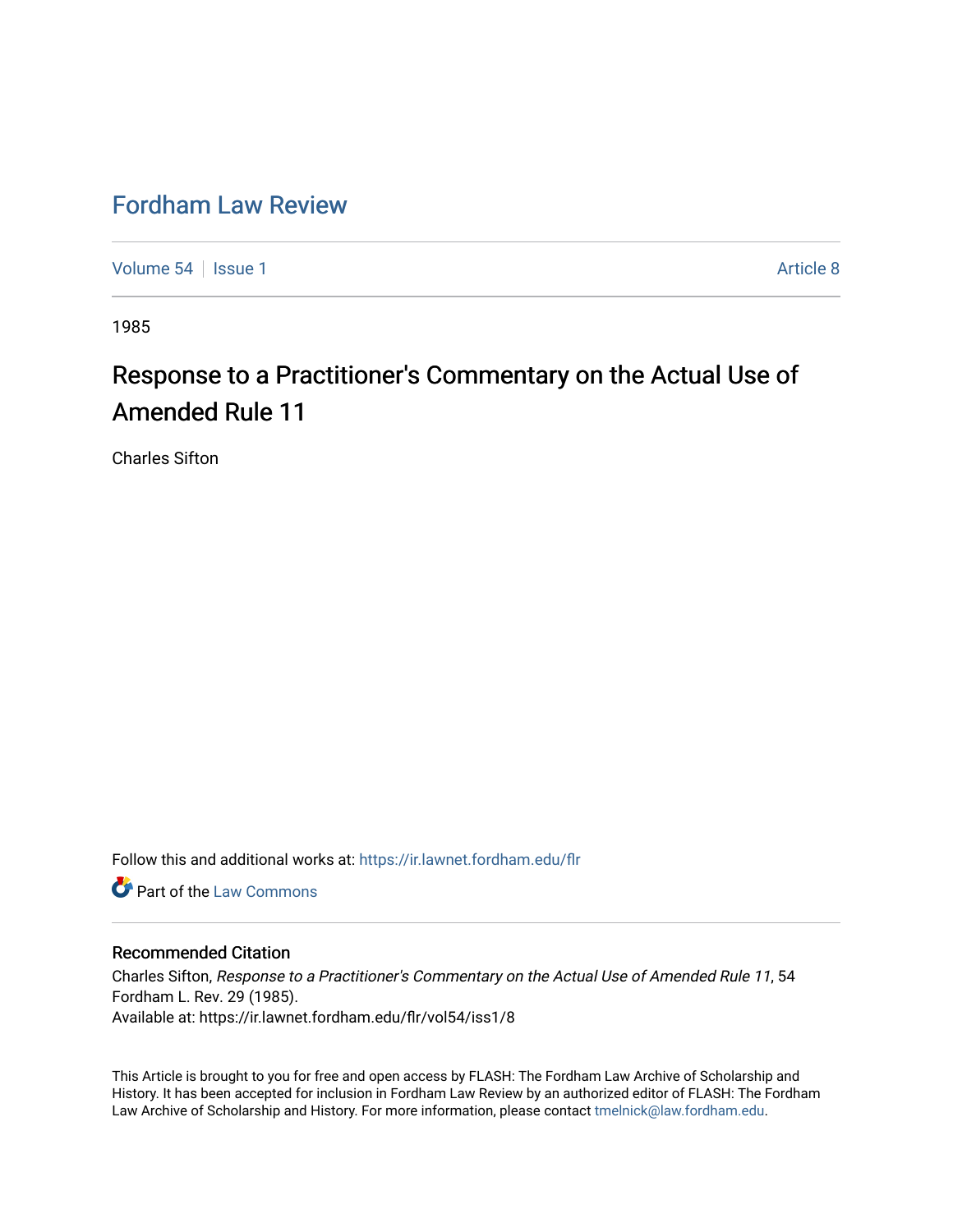## *REMARKS OF CHARLES SIFTON\**

Well, I have the impression that part of this debate has been going on for years. This Rule has been around, as Judge Carter pointed out, <sup>130</sup> for an awfully long time, and it has had a lot of predecessors. I don't think it is the simple existence of this kind of rule that brings us here tonight, and I don't think this debate should be about whether lawyers can be improved by rules enjoining ethical conduct or whether judges should have tools like this with which to vent occasionally their passions against lawyers they don't like. That kind of issue has been the subject of debate for years without any significant result. What I think is interesting and, I take it, brings us together tonight is that it looks as if something is happening at present to this Rule that hasn't happened before. Not only it is occasioning conferences like this, but in some small measure the Rule is beginning to be enforced.131

I submit that it is being enforced in an effort to shift the cost, the crushing cost of litigation, in recognition of the fact that one of the injuries that can occur in this society is the injury that is inflicted by the receipt of one's own lawyers' bill. With that kind of injury clients are naturally going to look around for a remedy. They are going to ask their lawyer why do I have to put up with the kind of bill you are giving me to defend this lawsuit when you tell me the lawsuit is totally without merit?

Having said that, if only because it seems to remove some of the emotions and moral overtones from this debate, I'd like you to consider this Rule as if it had created a new cause of action for the tort of inflicting unnecessary litigation on someone. I think that is useful because, for one thing, you can compare it with the tort we have at present, the tort of malicious prosecution. Malicious prosecution is a tort that you can't even start to sue on until after you prevailed in some separate lawsuit.<sup>132</sup> Maybe that is a good idea. Maybe that requirement of success in an earlier lawsuit would remove these problems of conflict between the attorney and his present client which have been mentioned by others.

The tort of malicious prosecution also requires a finding of malice, and there has been some suggestion in the discussion this evening that Rule 11 as well requires malice.<sup>133</sup> It doesn't, as I read the Rule; I suggest to you that judges are going to start reading this Rule rather carefully or

**278, 289, 109** So. **623, 626 (1926). 133.** Welsh v. Kinchla, **577 F.2d 767, 769** (1st Cir.), *cert. denied,* 439 **U.S. 983 (1978);** Williams v. City of New York, **508 F.2d 356,** 359 **(2d** Cir. 1974); Skarbinski v. Henry H.

**<sup>\*</sup>** Judge, United States District Court for the Eastern District of New York.

<sup>130.</sup> See *supra* notes 11-12 and accompanying text (Remarks of Robert L Carter). 131. Vairo, *supra* note 1, at 74.

<sup>132.</sup> *See* Worley v. Columbia Gas of Ky., Inc., 491 F.2d 256, 261 (6th Cir. 1973), *cert. denied,* 417 U.S. 970 (1974); De La Cruz v. Du Fresne, 512 F. Supp. 1204, 1205 (D. Nev. 1981); Selas Corp. v. Wilshire Oil Co., 344 F. Supp. 357, 360 (E.D. Pa. 1972). One court has defined malicious prosecution as "an action in tort to recover damages for the insititution, maliciously and without probable cause, of a suit which has terminated in favor of the defendant therein." Tatum Bros. Real Estate **&** Investment Co. v. Watson, **92 Fla.**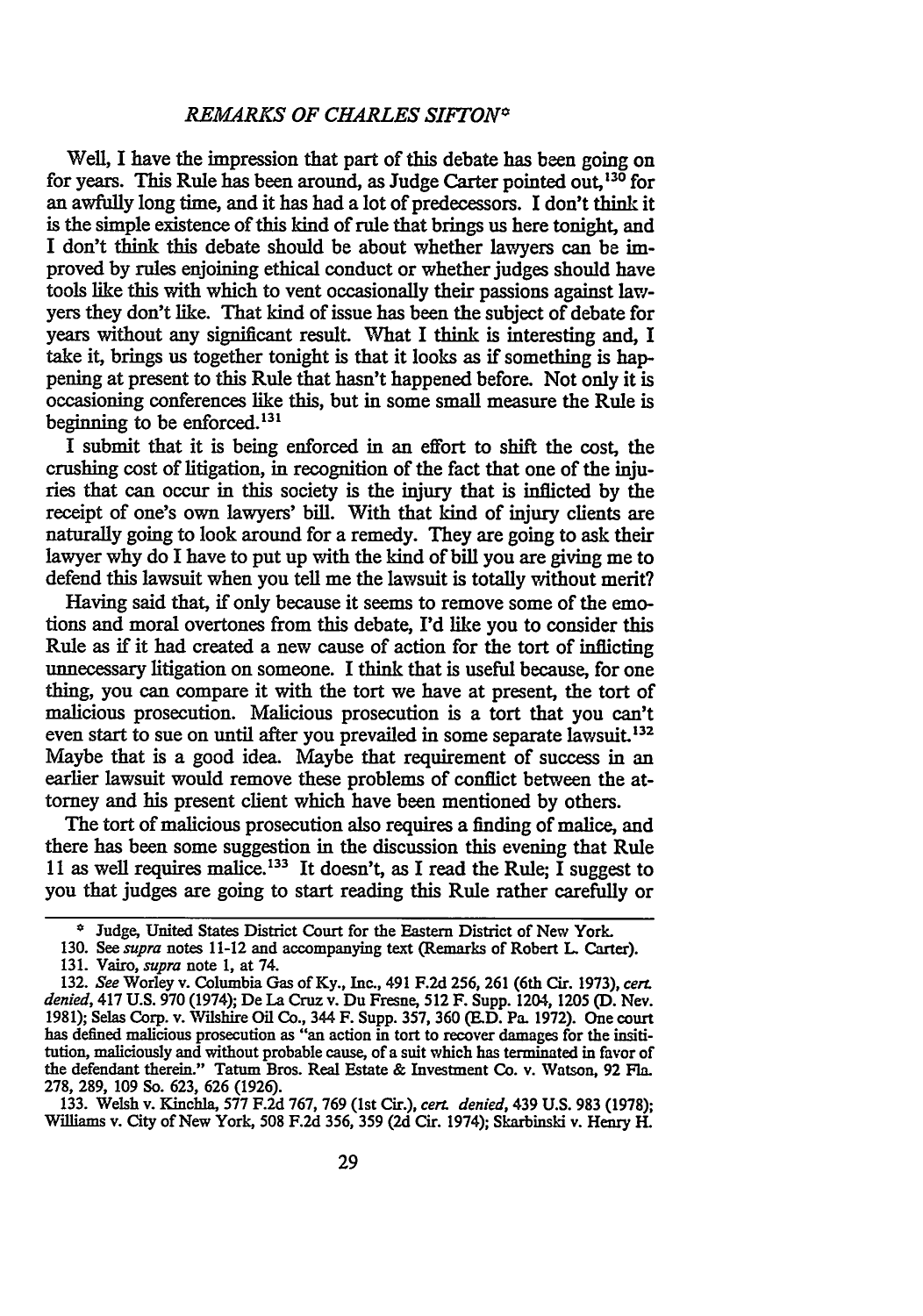they will be forced to read it rather carefully by clients looking for a remedy for the injury done them by their own lawyers' bills. As Judge Carter noted in referring to the opinion by Judge Bicks,  $134$  even in a situation where you act with the best of good faith, if you fail to make reasonable inquiry—in other words, if you are negligent—you have violated the Rule and opened yourself or your client up to some sort of shifting of the expense that you have caused as a result of your negligence. So, under this Rule it is not entirely a matter of bad faith, and it is not entirely an attack on your personal character for someone to ask for costs to be shifted under Rule 11. People of fine character fail from time to time to act as a reasonably prudent person would act under the same circumstances.

Another useful reason for considering this Rule as **if** it created a new cause of action is that it makes you think a moment about causation and about damages. One of the things that will happen if people start sitting down and determining what the expenses are that have been caused by the filing of a lawsuit is that you are going to add to this body of law which is growing up as to how much a lawsuit properly ought to cost and how much should somebody pay for a discovery motion. I think this is going to do everybody a lot of good. It is going to cause some consideration being given not only by the person who is being neglectful, but also by the lawyer who is defending the improperly brought lawsuit, of how much expense ought to be created for a client in defending the lawsuit. Does the client really need two lawyers to draft the papers or to appear in court when he may find himself eventually in a position where he can only recover the expense of one of those lawyers.

However, having said all of this, and to get to the anecdote that Mel Weiss suggested might be told pertinently in this context, there are and remain policy considerations separate and apart from the considerations warranting the shifting of the expense of unnecessary litigation from one side to the other-that is, that we want to keep our courts open to people with grievances,<sup>135</sup> even those who are mistaken on who is at fault. That is why we have limited ourselves to the tort of malicious prosecution in the past. I think we have to remember that, if we go from our present practice of having each party bear his or her own costs and move towards a situation in which it is all or nothing-you are either right or you pay for everybody's litigation expense—that you're going to work a significant change in the judicial system that we presently have. In this connection, I would suggest to you that, if you look at some of these

Krause Co., **378 F.2d 656, 658** (6th Cir. **1967);** Pratt v. Bernstein, **533** F. Supp. **110,** <sup>118</sup> **(S.D.N.Y. 1981).**

<sup>134.</sup> See *supra* notes **16-19** and accompanying text (Remarks of Robert L. Carter).

**<sup>135.</sup>** *See* Kihneman v. Humble Oil & Ref. Co., **312** F. Supp. 34, **38 (E.D.** La. **1970);** Levine v. Mills, 114 A.2d 546, 548 (D.C. 1955), *aff'd in part, rev'd in part per curtam*, 233 **F.2d 16 (D.C.** Cir.), *cert. denied,* **352 U.S. 858 (1956);** Petrich v. McDonald, 44 Wash. **2d** 211, **217, 266 P.2d** 1047, **1050** (1954) (quoting Abbott v. Thorne, 34 Wash. **692, 694-95, 76** P. **302, 303** (1904)).